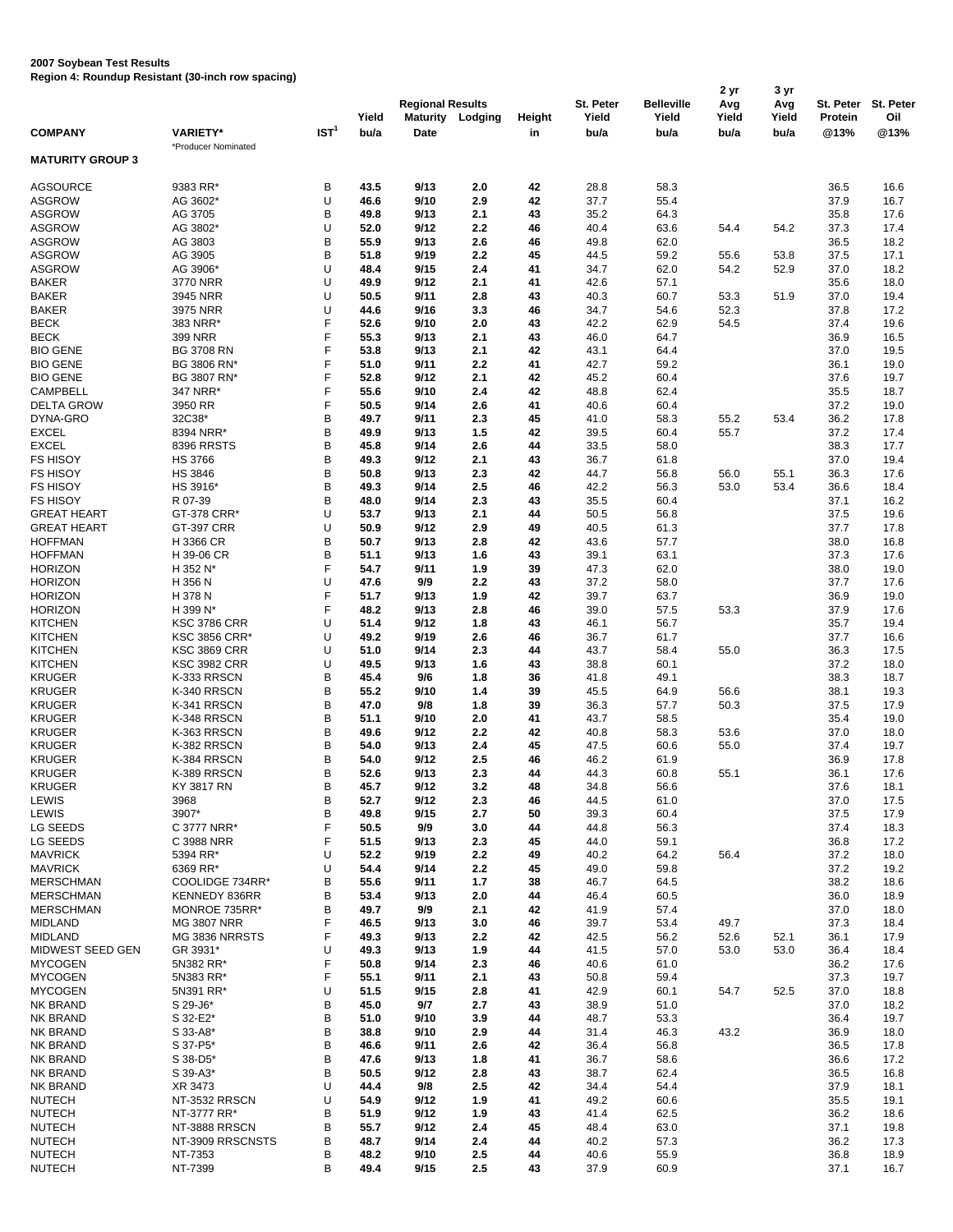## **2007 Soybean Test Results Region 4: Roundup Resistant (30-inch row spacing)**

|                              | Region 4. Rodnaap Resistant (30-men row spacing) |                  |              |                                            |            |                    |                    |                            | 2 yr         | 3 yr         |                      |                  |
|------------------------------|--------------------------------------------------|------------------|--------------|--------------------------------------------|------------|--------------------|--------------------|----------------------------|--------------|--------------|----------------------|------------------|
|                              |                                                  |                  | Yield        | <b>Regional Results</b><br><b>Maturity</b> | Lodging    | Height             | St. Peter<br>Yield | <b>Belleville</b><br>Yield | Avg<br>Yield | Avg<br>Yield | St. Peter<br>Protein | St. Peter<br>Oil |
| <b>COMPANY</b>               | <b>VARIETY*</b>                                  | IST <sup>1</sup> | bu/a         | Date                                       |            | in                 | bu/a               | bu/a                       | bu/a         | bu/a         | @13%                 | @13%             |
| <b>PIONEER</b>               | *Producer Nominated<br>93M42*                    | В                | 49.5         | 9/11                                       | 2.0        | 46                 | 41.1               | 57.9                       | 53.6         | 53.2         | 37.0                 | 18.8             |
| <b>PIONEER</b>               | 93M61                                            | В                | 54.6         | 9/8                                        | 1.7        | 43                 | 45.9               | 63.3                       |              |              | 37.0                 | 18.1             |
| <b>PIONEER</b>               | 93M95*                                           | B                | 41.6         | 9/10                                       | 2.9        | 43                 | 31.9               | 51.4                       | 49.3         |              | 38.6                 | 16.4             |
| SOUTHERN CROSS               | <b>LUCAS NRR</b>                                 | F                | 52.7         | 9/13                                       | 2.4        | 45                 | 47.8               | 57.6                       |              |              | 37.3                 | 17.5             |
| <b>STEYER</b>                | <b>3830 RRSCN</b>                                | U                | 49.8         | 9/10                                       | 2.7        | 47                 | 39.9               | 59.8                       |              |              | 36.6                 | 19.1             |
| <b>STINE</b>                 | 3532-4                                           | U                | 49.4         | 9/10                                       | 2.3        | 39                 | 38.4               | 60.3                       |              |              | 38.4                 | 18.6             |
| <b>STINE</b>                 | 3602-4*                                          | U                | 57.3         | 9/11                                       | 2.2        | 43                 | 50.0               | 64.6                       | 57.1         |              | 37.3                 | 19.1             |
| <b>STINE</b>                 | 3620-4                                           | U                | 50.5         | 9/14                                       | 2.0        | 42                 | 43.9               | 57.0                       |              |              | 36.0                 | 19.0             |
| <b>STONE</b>                 | 2346 NRR                                         | F                | 56.6         | 9/10                                       | 2.2        | 41                 | 52.4               | 60.7                       | 58.5         |              | 35.3                 | 19.1             |
| <b>STONE</b>                 | 2356 NRR*                                        | F                | 46.9         | 9/10                                       | 2.0        | 36                 | 40.4               | 53.3                       |              |              | 37.5                 | 18.1             |
| <b>STONE</b>                 | 2375 NRR*                                        | F                | 48.3         | 9/13                                       | 3.2        | 44                 | 36.5               | 60.1                       |              |              | 36.2                 | 18.3             |
| <b>STONE</b>                 | 2377 NRR                                         | F                | 52.4         | 9/10                                       | 2.5        | 42                 | 41.2               | 63.7                       |              |              | 36.6                 | 17.8             |
| <b>TRISOY</b>                | 3276 RRV(CN)                                     | U                | 44.6         | 9/7                                        | 2.4        | 41                 | 36.0               | 53.2                       |              |              | 37.2                 | 18.3             |
| <b>TRISOY</b>                | 3675 RR(CN)                                      | U                | 50.1         | 9/10                                       | 1.8        | 40                 | 41.1               | 59.0                       |              |              | 36.2                 | 17.9             |
| <b>TRISOY</b>                | 3977 RR(CN)                                      | U                | 52.2         | 9/13                                       | 2.4        | 44                 | 43.5               | 60.9                       |              |              | 37.3                 | 17.0             |
|                              | AVERAGE                                          |                  | 50.4<br>4.1  | 9/12                                       | 2.3<br>0.4 | 43<br>$\mathbf{2}$ | 41.7<br>3.4        | 59.2<br>3.5                | 53.7         | 53.2         | 37.0<br>0.33         | 18.2<br>0.51     |
|                              | L.S.D. 25% LEVEL<br>COEFF. OF VAR. (%)           |                  | 12.1         |                                            | 28.3       | $\overline{7}$     | 8.6                | 6.2                        |              |              | 1.0                  | 3.0              |
| <b>MATURITY GROUP 4</b>      |                                                  |                  |              |                                            |            |                    |                    |                            |              |              |                      |                  |
| <b>AGSOURCE</b>              | 9406 RR*                                         | B                | 51.4         | 9/15                                       | 2.4        | 46                 | 40.4               | 62.5                       | 53.1         |              | 37.2                 | 18.6             |
| <b>ASGROW</b>                | AG 4103                                          | В                | 46.9         | 9/17                                       | 2.5        | 46                 | 38.4               | 55.4                       | 54.2         |              | 37.6                 | 17.2             |
| <b>ASGROW</b>                | AG 4404                                          | B                | 50.5         | 9/22                                       | 2.4        | 48                 | 38.8               | 62.1                       | 55.5         |              | 37.8                 | 17.4             |
| <b>ASGROW</b>                | AG 4405                                          | B                | 45.8         | 9/17                                       | 2.7        | 46                 | 36.1               | 55.6                       |              |              | 37.6                 | 16.4             |
| <b>ASGROW</b>                | AG 4703                                          | B                | 51.0         | 9/24                                       | 2.7        | 44                 | 40.1               | 62.0                       | 57.4         | 55.5         | 37.8                 | 17.0             |
| <b>BAKER</b>                 | 4565 NRR                                         | U                | 46.8         | 9/21                                       | 2.7        | 51                 | 34.1               | 59.4                       | 50.9         | 52.0         | 38.5                 | 15.7             |
| BECK                         | <b>405 NRR</b>                                   | B                | 49.1         | 9/16                                       | 3.0        | 42                 | 41.8               | 56.5                       | 52.7         | 52.7         | 37.1                 | 18.9             |
| <b>BECK</b>                  | <b>422 NRR</b>                                   | B                | 53.1         | 9/17                                       | 2.2        | 41                 | 43.6               | 62.7                       | 59.1         |              | 37.3                 | 18.7             |
| <b>BECK</b>                  | <b>444 NRR</b>                                   | B                | 48.0         | 9/19                                       | 2.9        | 49                 | 36.7               | 59.2                       | 52.6         | 53.0         | 37.5                 | 16.5             |
| <b>BIO GENE</b>              | BG 4406 RN*                                      | F                | 48.2         | 9/22                                       | 2.9        | 49                 | 37.5               | 59.0                       | 51.0         | 52.5         | 38.1                 | 16.4             |
| <b>CROW'S</b>                | C 4142 R <sup>*</sup>                            | U                | 51.4         | 9/22                                       | 2.9        | 46                 | 41.5               | 61.3                       |              |              | 37.3                 | 17.4             |
| DELTA & PINE LAND            | DP 4450 RR                                       | B                | 44.7         | 9/19                                       | 2.8        | 49                 | 35.4               | 53.9                       |              |              | 37.9                 | 16.2             |
| DELTA & PINE LAND            | DPX 4334 RR                                      | B                | 44.6         | 9/18                                       | 3.0        | 54                 | 34.4               | 54.8                       |              |              | 37.6                 | 17.7             |
| <b>DELTA GROW</b>            | 4150 RR                                          | F                | 52.6         | 9/22                                       | 2.9        | 47                 | 43.7               | 61.5                       |              |              | 37.5                 | 17.5             |
| <b>DELTA GROW</b>            | 4460 RR                                          | F                | 48.0         | 9/20                                       | 3.2        | 50                 | 38.6               | 57.3                       |              |              | 37.7                 | 16.3             |
| <b>DELTA GROW</b>            | <b>4470 RRSTS</b>                                | F                | 58.5         | 9/18                                       | 1.8        | 41                 | 48.1               | 68.9                       |              |              | 37.1                 | 18.7             |
| <b>DELTA GROW</b>            | 4970 RR                                          | F                | 46.8         | 9/28                                       | 3.3        | 51                 | 35.3               | 58.3                       |              |              | 37.2                 | 18.0             |
| DYNA-GRO                     | 37A44*                                           | B                | 49.0         | 9/21                                       | 2.3        | 50                 | 39.4               | 58.6                       | 53.1         |              | 37.8                 | 16.2             |
| <b>EXCEL</b>                 | 8407 NRR                                         | B                | 54.2         | 9/15                                       | 1.9        | 44                 | 45.1               | 63.3                       |              |              | 37.4                 | 17.7             |
| <b>EXCEL</b>                 | 8427 NRRSTS*                                     | B                | 54.6         | 9/16                                       | 1.6        | 41                 | 45.2               | 63.9                       | 57.8         | 56.4         | 36.8                 | 18.7             |
| <b>EXCEL</b><br><b>EXCEL</b> | 8430 NNRRSTS                                     | B<br>U           | 45.7         | 9/22<br>9/19                               | 2.8        | 47                 | 37.3               | 54.1                       | 52.4         | 52.7         | 38.4                 | 17.3             |
| <b>EXCEL</b>                 | 8432 NRR<br>8455 NRR                             | B                | 46.6         | 9/23                                       | 2.8        | 48                 | 33.2               | 60.0                       |              |              | 37.4<br>38.3         | 17.3<br>17.2     |
| <b>EXCEL</b>                 | 8481 NRR                                         | В                | 44.7<br>50.5 | 9/28                                       | 2.3        | 47<br>53           | 33.2<br>40.9       | 56.1<br>60.1               | 49.2         |              | 38.6                 | 17.7             |
| FS HISOY                     | HS 4028*                                         | B                | 52.1         | 9/15                                       | 3.1        | 41                 | 41.7               | 62.5                       |              |              | 37.5                 |                  |
| FS HISOY                     | HS 4066                                          | В                | 51.1         | 9/15                                       | 1.6<br>3.4 | 48                 | 43.8               | 58.4                       |              |              | 38.4                 | 18.0<br>17.4     |
| FS HISOY                     | <b>HS 4256</b>                                   | B                | 52.0         | 9/17                                       | 2.6        | 44                 | 46.7               | 57.2                       | 53.6         | 53.5         | 35.7                 | 17.5             |
| <b>FS HISOY</b>              | <b>HS 4366</b>                                   | B                | 53.7         | 9/17                                       | 1.9        | 41                 | 46.9               | 60.5                       |              |              | 37.1                 | 18.8             |
| FS HISOY                     | <b>HS 4456</b>                                   | B                | 48.6         | 9/21                                       | 2.9        | 52                 | 38.2               | 59.0                       | 53.0         | 53.5         | 37.8                 | 16.5             |
| <b>FS HISOY</b>              | <b>HS 4646</b>                                   | B                | 48.1         | 9/23                                       | 3.1        | 43                 | 36.0               | 60.1                       | 51.3         | 51.9         | 38.6                 | 16.8             |
| FS HISOY                     | <b>HS 4766</b>                                   | B                | 51.9         | 9/23                                       | 1.6        | 41                 | 38.2               | 65.7                       |              |              | 36.0                 | 18.4             |
| <b>FS HISOY</b>              | R 07-45                                          | В                | 58.5         | 9/19                                       | 1.8        | 42                 | 46.4               | 70.7                       |              |              | 37.1                 | 18.0             |
| FS HISOY                     | R 07-48                                          | B                | 53.2         | 9/24                                       | 2.4        | 49                 | 39.2               | 67.3                       |              |              | 36.1                 | 17.0             |
| <b>FS HISOY</b>              | X 07-42                                          | В                | 46.4         | 9/21                                       | 3.5        | 53                 | 34.6               | 58.1                       |              |              | 37.4                 | 17.6             |
| <b>GREAT HEART</b>           | <b>GT-467 CRR</b>                                | U                | 55.5         | 9/24                                       | 3.2        | 51                 | 46.2               | 64.8                       |              |              | 37.3                 | 18.4             |
| <b>HOBLIT</b>                | <b>HB 422 NRR</b>                                | U                | 53.0         | 9/16                                       | 1.9        | 42                 | 42.0               | 64.0                       |              |              | 37.1                 | 18.8             |
| <b>HOFFMAN</b>               | H 3437 CR                                        | В                | 46.8         | 9/19                                       | 3.2        | 42                 | 37.7               | 55.8                       | 53.4         |              | 38.2                 | 16.9             |
| <b>HOFFMAN</b>               | H 3444 CR                                        | В                | 47.3         | 9/22                                       | 3.1        | 49                 | 37.4               | 57.2                       |              |              | 38.4                 | 17.4             |
| <b>HOFFMAN</b>               | H 3456 CR*                                       | B                | 50.7         | 9/21                                       | 1.7        | 47                 | 39.3               | 62.1                       | 57.2         | 56.2         | 38.0                 | 17.8             |
| <b>HOFFMAN</b>               | H 41-07 CR                                       | В                | 54.2         | 9/17                                       | 2.5        | 45                 | 46.1               | 62.3                       |              |              | 37.4                 | 18.3             |
| <b>HORIZON</b>               | H 406 N*                                         | U                | 51.6         | 9/17                                       | 2.7        | 43                 | 42.0               | 61.1                       | 54.4         | 53.8         | 37.3                 | 19.0             |
| <b>HORIZON</b>               | H 419 N                                          | U                | 54.0         | 9/16                                       | 2.4        | 43                 | 43.9               | 64.2                       |              |              | 37.3                 | 18.2             |
| <b>HORIZON</b>               | H 422 N                                          | U                | 55.8         | 9/18                                       | 2.1        | 40                 | 45.4               | 66.1                       |              |              | 37.3                 | 18.4             |
| <b>HORIZON</b>               | H 424 N*                                         | U                | 52.0         | 9/17                                       | 1.6        | 42                 | 40.3               | 63.7                       | 52.4         | 52.3         | 37.0                 | 18.5             |
| <b>KITCHEN</b>               | <b>KSC 4266 CRR*</b>                             | U                | 47.1         | 9/21                                       | 3.0        | 51                 | 38.0               | 56.1                       | 53.3         | 54.6         | 38.0                 | 16.5             |
| <b>KRUGER</b>                | K-410 RRSCN                                      | B                | 58.6         | 9/17                                       | 2.3        | 44                 | 49.8               | 67.4                       | 58.6         |              | 37.0                 | 19.1             |
| <b>KRUGER</b>                | K-433 RRSCN                                      | В                | 49.4         | 9/23                                       | 2.6        | 51                 | 39.9               | 58.8                       | 56.4         | 56.7         | 37.7                 | 17.1             |
| <b>KRUGER</b>                | K-476 RRSCN                                      | B                | 54.1         | 9/20                                       | 1.6        | 40                 | 42.0               | 66.1                       | 58.3         |              | 35.7                 | 18.4             |
| <b>KRUGER</b>                | K-478 RRSCN                                      | В                | 46.1         | 9/19                                       | 2.5        | 48                 | 37.4               | 54.9                       |              |              | 37.5                 | 17.3             |
| LEWIS                        | 4207                                             | B                | 52.3         | 9/18                                       | 1.7        | 42                 | 40.9               | 63.8                       | 56.1         |              | 37.0                 | 18.6             |
| LEWIS                        | 4408                                             | B                | 56.6         | 9/18                                       | 2.1        | 41                 | 45.7               | 67.5                       |              |              | 37.0                 | 17.9             |
| LEWIS                        | 4010*                                            | В                | 51.0         | 9/21                                       | 2.3        | 48                 | 39.9               | 62.0                       |              |              | 37.7                 | 16.9             |
| LEWIS                        | 4395*                                            | B                | 48.9         | 9/20                                       | 2.5        | 51                 | 38.3               | 59.5                       |              |              | 37.8                 | 16.2             |